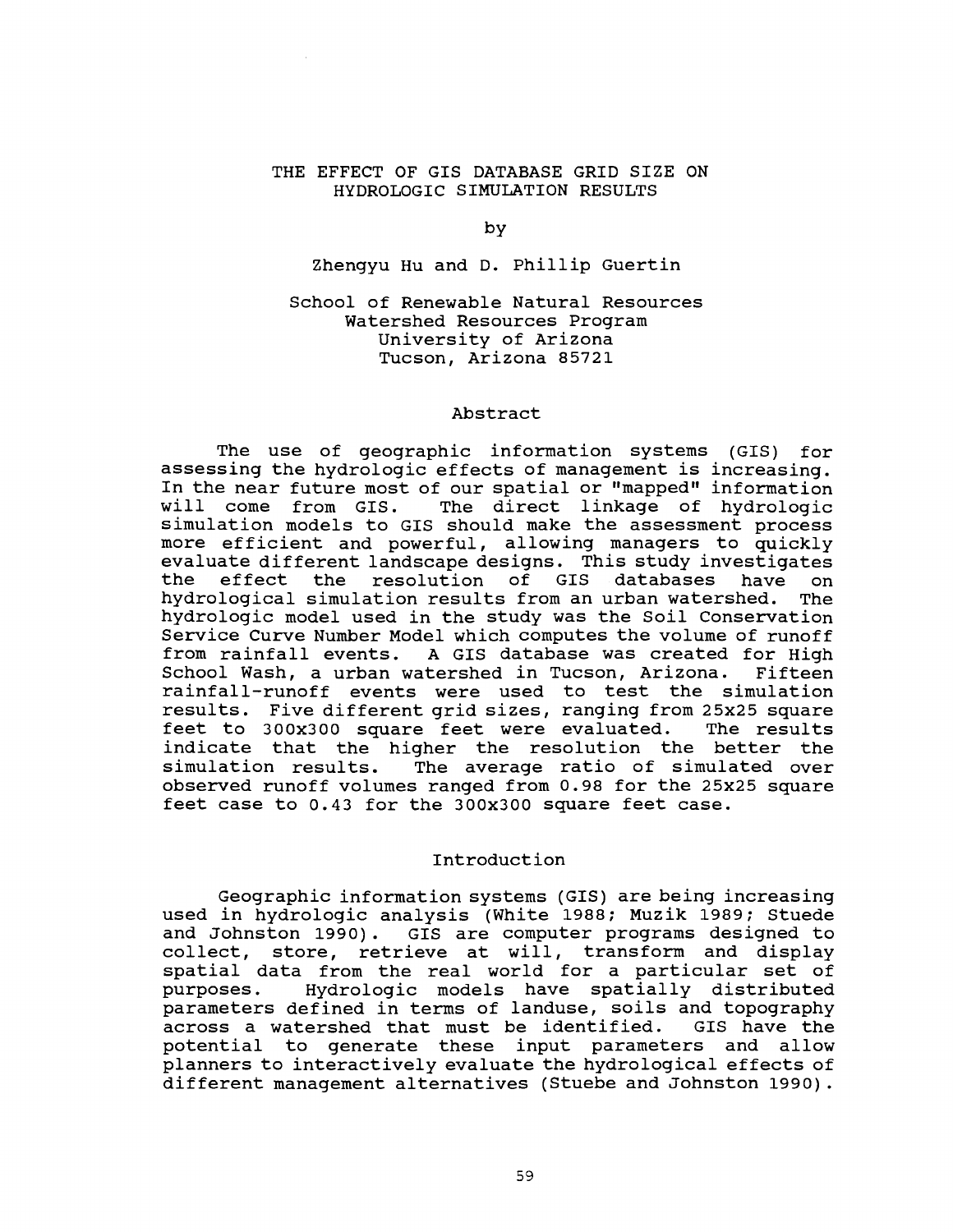In a raster based GIS the spatial data is represented by a rectangular array of square cells, each with an assigned value. As the cell size increases information can be loss because the surface variation is "smoothed." Smaller cells<br>(i.e. high resolution) will yield the most accurate (i.e. high resolution) will yield the most accurate representation of a watershed characteristics, but at the cost of increase storage requirements and computer processing time. High resolution GIS databases are also very costly to create and there is a minimum cell size that can be used given the quality of the original data. The objective of this study is to evaluate the affect cell size of a raster based GIS has on the simulation results from a simple hydrologic model.

#### Procedures

SCS Curve Number Model

Stormflow response to a rainfall event was simulated using the SCS Curve Number Model (USDA - SCS 1986) in the following form:

$$
Q = (P - 0.2S)^{2} / (P + 0.8S)
$$
 for P > 0.2S

where

 $Q = runoff volume (inches)$  $P =$  rainfall volume (inches)  $S =$  watershed storage index (inches)

S is related to the soil and cover conditions of a watershed through the runoff curve number (CN) where S is computed by:

 $S = (1000/CN) - 10$ 

In this study curve numbers where assigned to each cell in the<br>Watershed as the function of soil and cover type. The watershed as the function of soil and cover type. antecedent moisture condition I was used for all the events based on prior rainfall. In using the model with a GIS, the weighted runoff volume was computed for each cell in the watershed and then the cells were summed to yield the total runoff volume for the watershed (White 1988).

### Study Site Description

The study was conducted on the High School Wash Watershed located in Tucson, Arizona. High School Wash is a small urban<br>watershed about one square mile in size. The landuse is watershed about one square mile in size. primarily residential with six land cover types represented; grass, tree canopies, paved roads, buildings, bare soil, and desert urban landscaping. Two soil types are represented,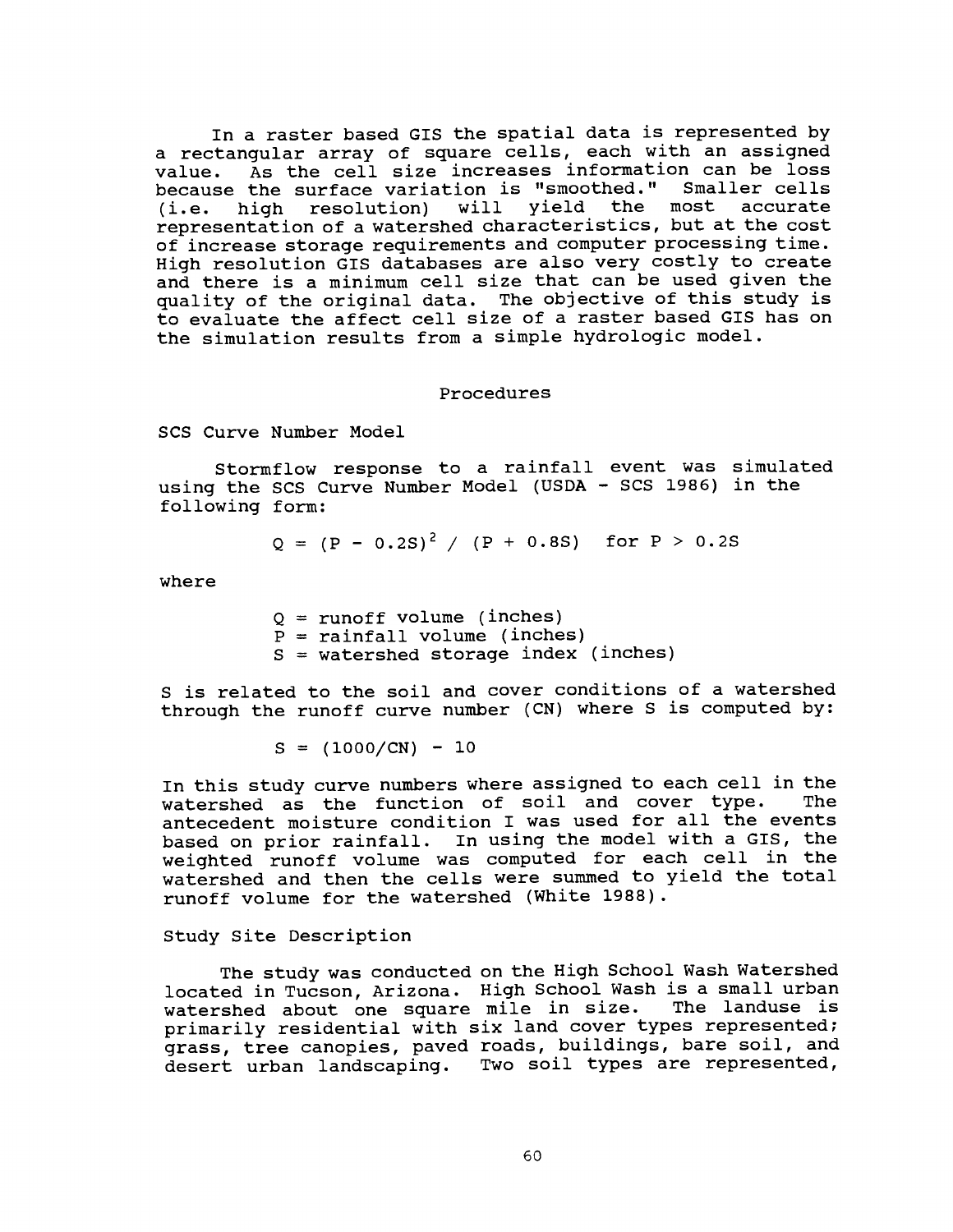Mohave and Cave, belong to the hydrologic soil groups B and C, respectively. Table 1 contains the curve numbers used in this study. The curve numbers are from USDA-SCS (1986) and The curve numbers are from USDA-SCS (1986) and adjusted to antecedent moisture condition I according to Dunne and Leopold (1978).

|                    |    | Hydrologic Soil Group |  |
|--------------------|----|-----------------------|--|
| Land Cover Type    | в  |                       |  |
| Grass              | 40 | 63                    |  |
| Paved Roads        | 98 | 98                    |  |
| Buildings          | 98 | 98                    |  |
| Bare Soil          | 62 | 77                    |  |
| Desert Landscaping | 89 | 89                    |  |
| Tree Canopy        | 40 | 62                    |  |

Table 1: Curve numbers for antecedent moisture condition I.

Rainfall and runoff data were collected on High School Wash for twenty years, from 1968 to 1988. Fifteen summer rainfall events were used in this study, ranging in size from 0.69 to 1.76 inches. Rainfall was collected in four recording rain gauges and the arithmetic average rainfall for the watershed was computed for each event. Runoff was measured at the watershed outlet using a H-type flume.

## Geographic Information Systems

The GIS database was created for High School Wash using AutoCAD (Autodesk 1989). In this study two data themes were required, soils and land cover. The land cover theme was digitized from black and white aerial photographs with an 1:2400 scale. The vector information was converted to five different cell sizes; 25x25, 50x50, 100x100, 200x200 and 300x300 square feet. This study was primarily done using the GIS program IDRISI (Eastman 1989), with the Map Analysis Package (Tomlin 1986) being used for data transfers.

#### Results

Decreasing the resolution of the database influenced the the distribution of land cover (Table 2) and model performance (Table 3). As the cell size increased the percent of the watershed represented by vegetation (grass and tree canopies) and impervious area (paved roads and buildings) decreased and bare soil increased. The percent of the watershed in desert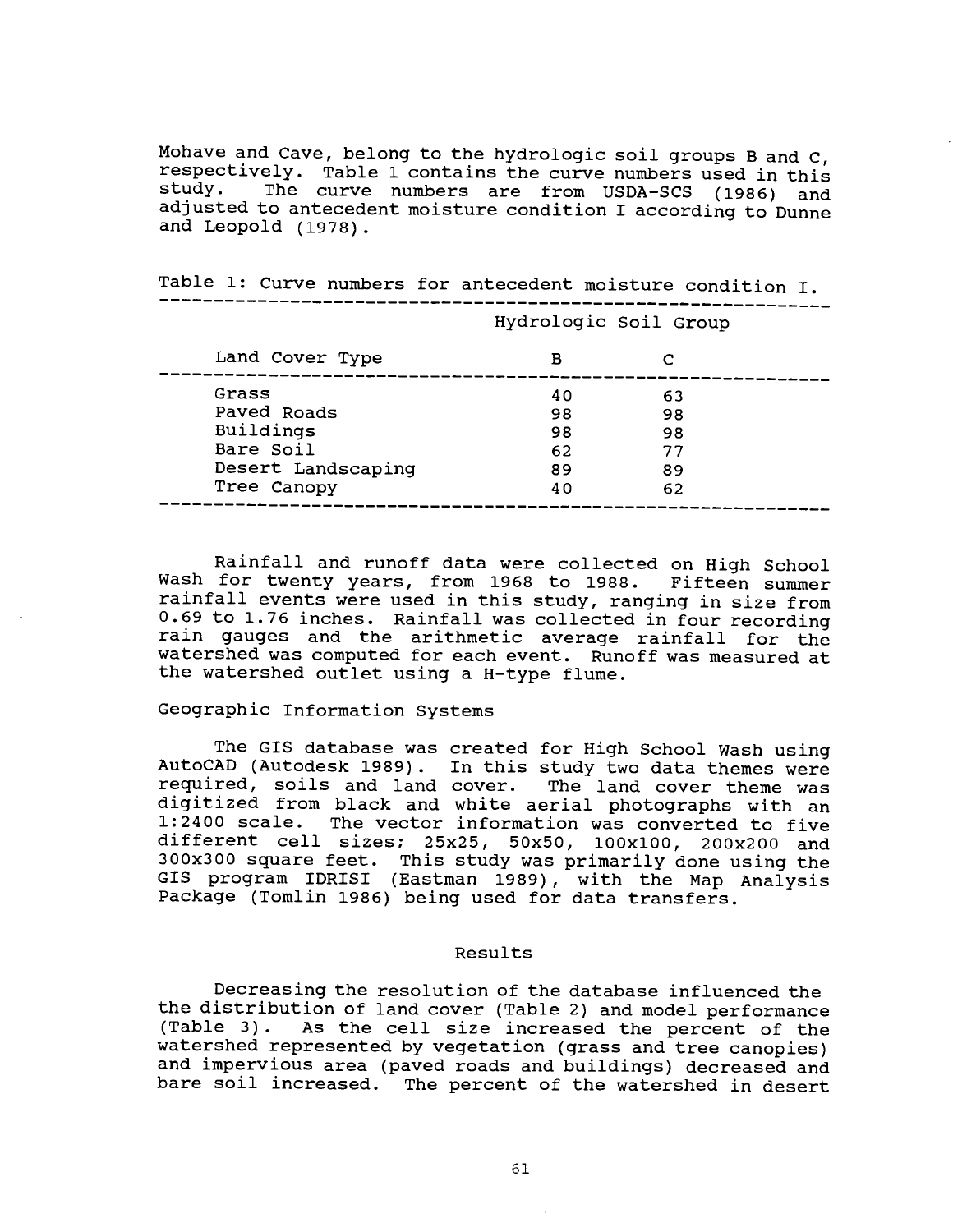landscaping and the distribution of soil types did not<br>significantly change. Hydrologically the conversion of Hydrologically the conversion of impervious areas  $(CN = 98)$  to bare soil is important. Impervious areas are the primary source of storm runoff in an urban area and a decrease in their representation would be expected to result in a decrease in storm runoff.

Table 2: Affect of cell size on land cover type percentages (vegetation = grass and tree canopy; impervious = paved roads and buildings).

| Cell Size<br>(square feet) | Vegetation<br>(3) | Bare Soil<br>( % ) | Impervious<br>(3) |
|----------------------------|-------------------|--------------------|-------------------|
| 25x25                      | 30.9              | 25.5               | 40.4              |
| 50x50                      | 29.7              | 28.8               | 38.6              |
| 100x100                    | 28.6              | 31.6               | 36.7              |
| 200x200                    | 26.8              | 38.2               | 32.4              |
| 300x300                    | 23.0              | 43.7               | 30.5              |
|                            |                   |                    |                   |

The effect of the change in impervious area can be seen in the model performance results (Table 3). With small cell sizes, 25x25 and 50x50, the model predicted storm runoff well, with an average ratio of predicted over observed runoff of 0.98. A "perfect" comparison of predicted to observed runoff would yield an average ratio of 1.0 for the fifteen events with a standard deviation of 0.0. As the resolution of the database decreased the model under predicted runoff to the point that for the 300x300 cell size the model on the average only predicted 43% of the observed runoff.

Table 3: Affect of cell size on hydrologic simulation results.

|                            | Ratio of Simulation/Observed Runoff Volume |                            |  |
|----------------------------|--------------------------------------------|----------------------------|--|
| Cell Size<br>(square feet) | Average Ratio<br>(ND)                      | Standard Deviation<br>(ND) |  |
| 25x25                      | 0.98                                       | 0.12                       |  |
| 50x50                      | 0.98                                       | 0.13                       |  |
| 100x100                    | 0.65                                       | 0.14                       |  |
| 200x200                    | 0.50                                       | 0.15                       |  |
| 300x300                    | 0.43                                       | 0.14                       |  |
|                            |                                            |                            |  |